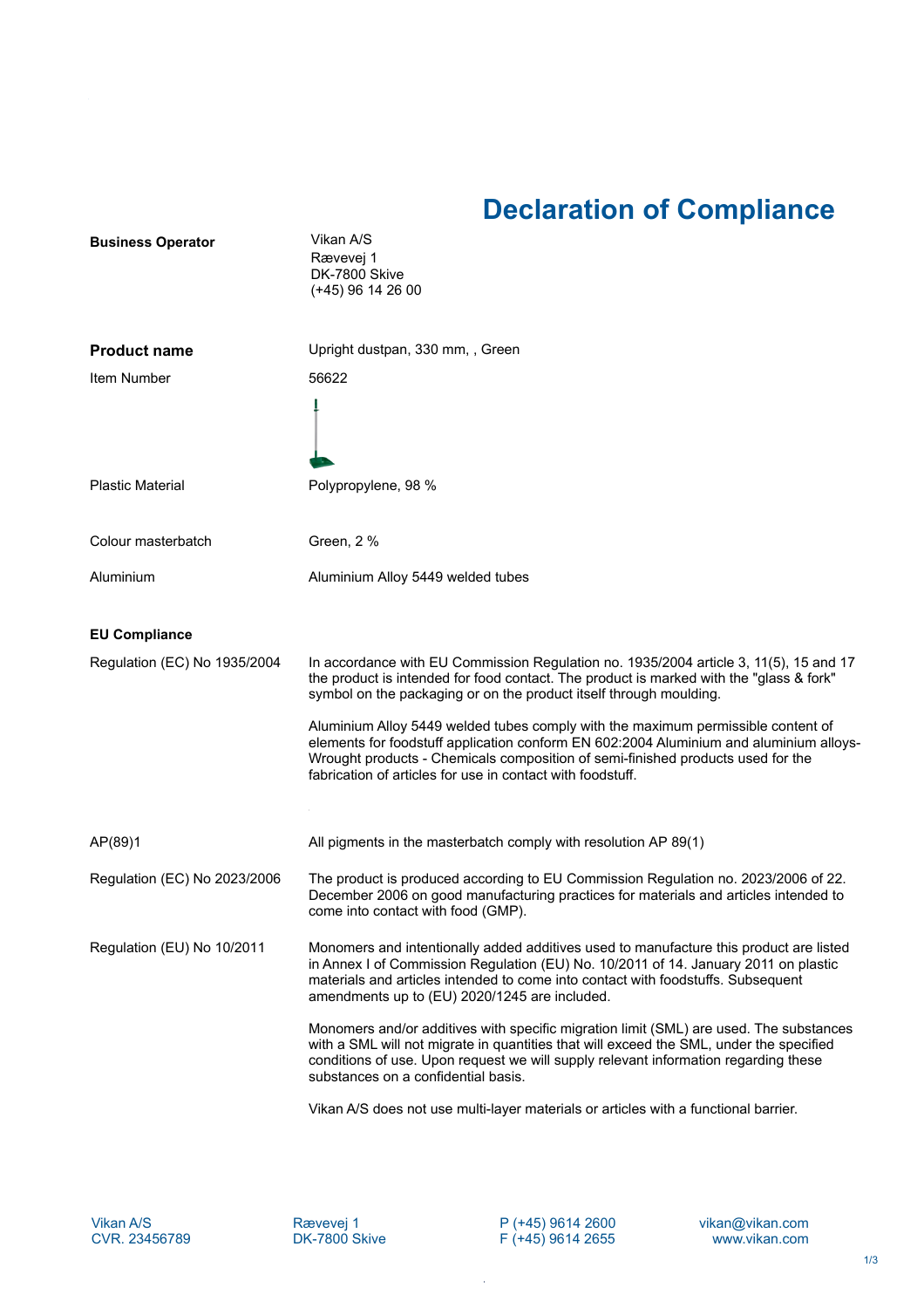| Regulations (EC) No 1333/2008<br>and (EC) No 1334/2008 | This material contains intentionally added "dual use" additives for which restrictions or<br>purity criteria are in place in accordance with Regulations (EC) 1333/2008 and (EC)<br>1334/2008. Upon request we will supply relevant information regarding these substances<br>on a confidential basis.                                                        |
|--------------------------------------------------------|---------------------------------------------------------------------------------------------------------------------------------------------------------------------------------------------------------------------------------------------------------------------------------------------------------------------------------------------------------------|
| <b>US FDA Compliance</b>                               | All raw materials in this product are in compliance with FDA (Food and Drug<br>Administration in the USA) 21 CFR parts 170 to 199.                                                                                                                                                                                                                            |
|                                                        | The polymers and additives complies with FDA 21 CFR part 174, 175, 176, 177, 178,<br>181, 182, 184, or 186. Additives are cleared according to FDA 21 CFR Part 178 (Indirect<br>food additives), are generally recognised as safe (GRAS), are prior-sanctioned food<br>ingredients, or are cleared on basis of regulations for food additives of before 1958. |
|                                                        | The polypropylene complies with FDA 21 CFR 177.1520 "olefin polymers".                                                                                                                                                                                                                                                                                        |
| <b>UK Compliance</b>                                   | The product complies with The Materials and Articles in Contact with Food (Amendment)<br>(EU Exit) Regulations 2019 No. 704                                                                                                                                                                                                                                   |
| <b>Danish Compliance</b>                               | The product complies with the Danish consolidation Act no. 681 of 25/05/2020.                                                                                                                                                                                                                                                                                 |
| Japanese Compliance                                    | All substances (polymers, monomers and additives) used in Vikan products comply with<br>Article 18(3) of the Japanese Food Sanitation Act and are listed in Tables 1 and 2 of<br>Appendix 1 of the Positive List.                                                                                                                                             |
| <b>Migration analysis plastics</b>                     | Samples of the product, or a similar product made from identical plastic material, have<br>been tested for overall migration according to the test conditions specified in (EU)<br>10/2011, and the article comply with the overall migration limit of 10 mg/dm <sup>2</sup> or 60 mg/kg.                                                                     |
|                                                        | Food simulants used for overall migration were 10 % ethanol (simulant A), 3 % acetic acid<br>(simulant B) and olive oil (simulant D2).                                                                                                                                                                                                                        |
|                                                        | Test conditions for overall migration were OM2 (10 days at 40 $^{\circ}$ C)                                                                                                                                                                                                                                                                                   |
|                                                        | Compliance with specific migration limits, and other restrictions, has been documented<br>through testing, calculation or simulation.                                                                                                                                                                                                                         |
| Max ratio of food contact surface<br>area to volume    | $2.0 \text{ dm}^2/100 \text{ ml}$                                                                                                                                                                                                                                                                                                                             |
| <b>Food contact types</b>                              | The product is suitable for contact with the following types of food under the intended and<br>foreseeable conditions of use:                                                                                                                                                                                                                                 |
|                                                        | Aqueous<br>I√                                                                                                                                                                                                                                                                                                                                                 |
|                                                        | Acidic                                                                                                                                                                                                                                                                                                                                                        |
|                                                        | Alcoholic<br>I√                                                                                                                                                                                                                                                                                                                                               |
|                                                        | Fatty                                                                                                                                                                                                                                                                                                                                                         |
|                                                        | Dry<br>I√l                                                                                                                                                                                                                                                                                                                                                    |

 $\bar{\beta}$